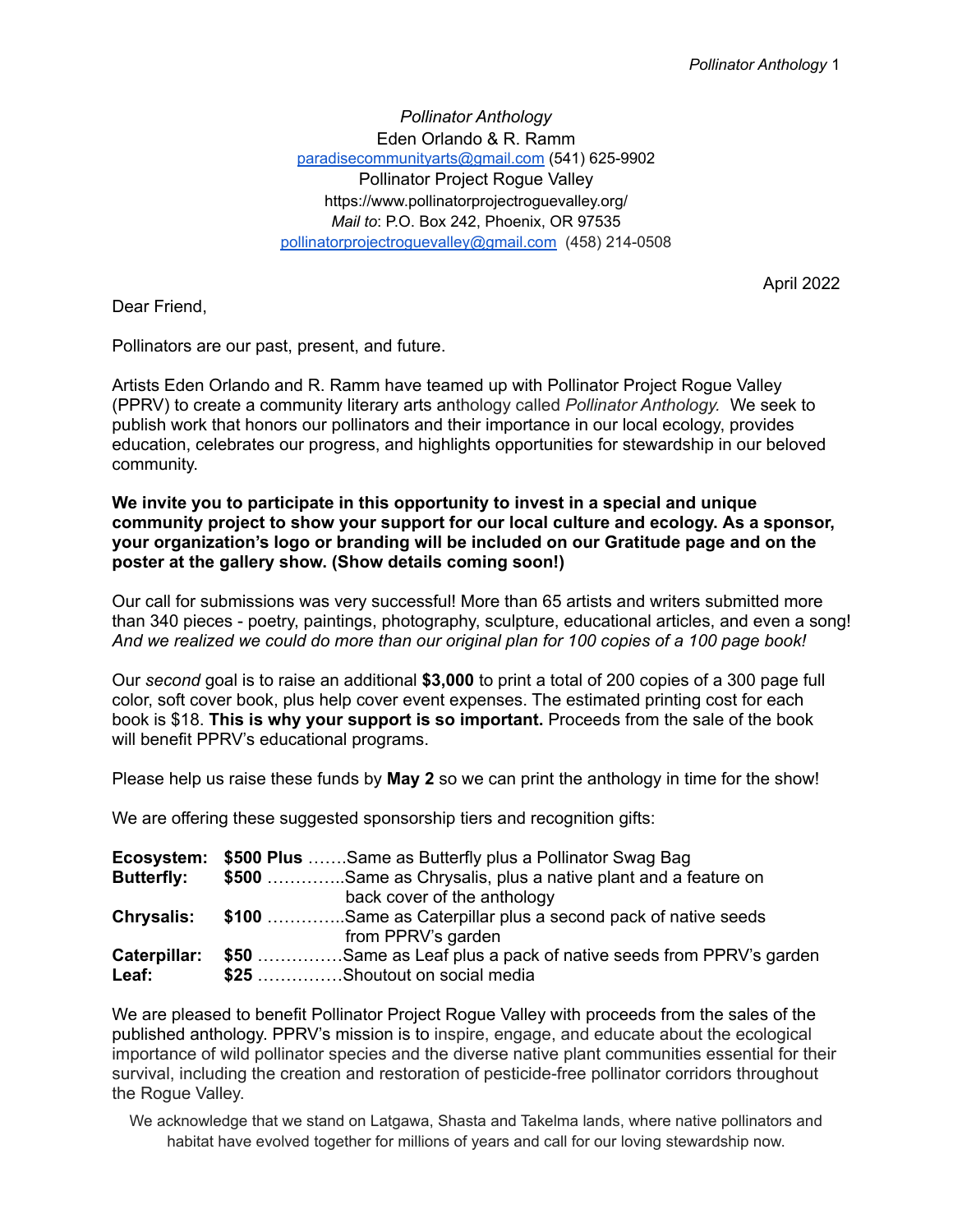**Please complete the Sponsor Confirmation on page 4 and mail it along with a check made payable to PPRV, with** *Pollinator Anthology* **in the memo line, to P.O. Box 242, Phoenix, OR 97535.** You may also may also complete **the [form](https://www.pollinatorprojectroguevalley.org/pollinator-anthology-anthologia) here**. Pollinator Project Rogue Valley is a 501(c)(3) nonprofit chartered in the State of Oregon with a location on Main Street in Phoenix. PPRV's Federal Tax I.D. number is 82-2110010. Your gift may qualify as a charitable deduction for federal income tax purposes. Please consult with your tax adviser or the IRS to determine if your contribution is deductible.

## **With your help, we plan to publish the anthology by June 2022.**

And, we are super excited to be presenting some of the work received for the anthology in a two-month long show at the Catalyst Gallery in Ashland! More details will be provided soon. We would love to see you there to help us to celebrate this special community educational arts event!

Your donation will help ensure that the legacy of this community project will continue to raise awareness of pollinators and their role in the Rogue Valley. We hope that this legacy will inspire a movement of people who are passionate about connecting and restoring pollinators and their natural, native habitat to our everyday lives. We are enthralled to bring more community arts and culture projects to the valley as part of a series of anthologies around the healing of collective trauma.

Thank you for your consideration.

**Please reply to Eden or Rebeca at [paradisecommunityarts@gmail.com](mailto:paradisecommunityarts@gmail.com) by May 2 2022**. We look forward to hearing from you soon!

Sincerely,

Eden Orlando Artist, Poet, Bookmaker 541-625-9902 paradisecommunityarts@gmail.com @eden.orlando.art <https://www.blurb.com/b/10810581-my-perfect-offering>

R. Ramm Administrative Assistant, Fine Artist, Pollinator Advocate @mindwaves.studio <https://www.rebecaramm.com/>

Pollinator Project Rogue Valley *Mail to:* P.O. Box 242, Phoenix, OR 97535 *Location:* 312 North Main, Suite B, Phoenix, OR 97535 [pollinatorprojectroguevalley@gmail.com](mailto:pollinatorprojectroguevalley@gmail.com) 458-214-0508

*Pollinator Project is a 501(c)(3) non-profit organization, envisioning communities and landscapes working together to support diverse ecosystems rich with native plants and thriving wild pollinators.*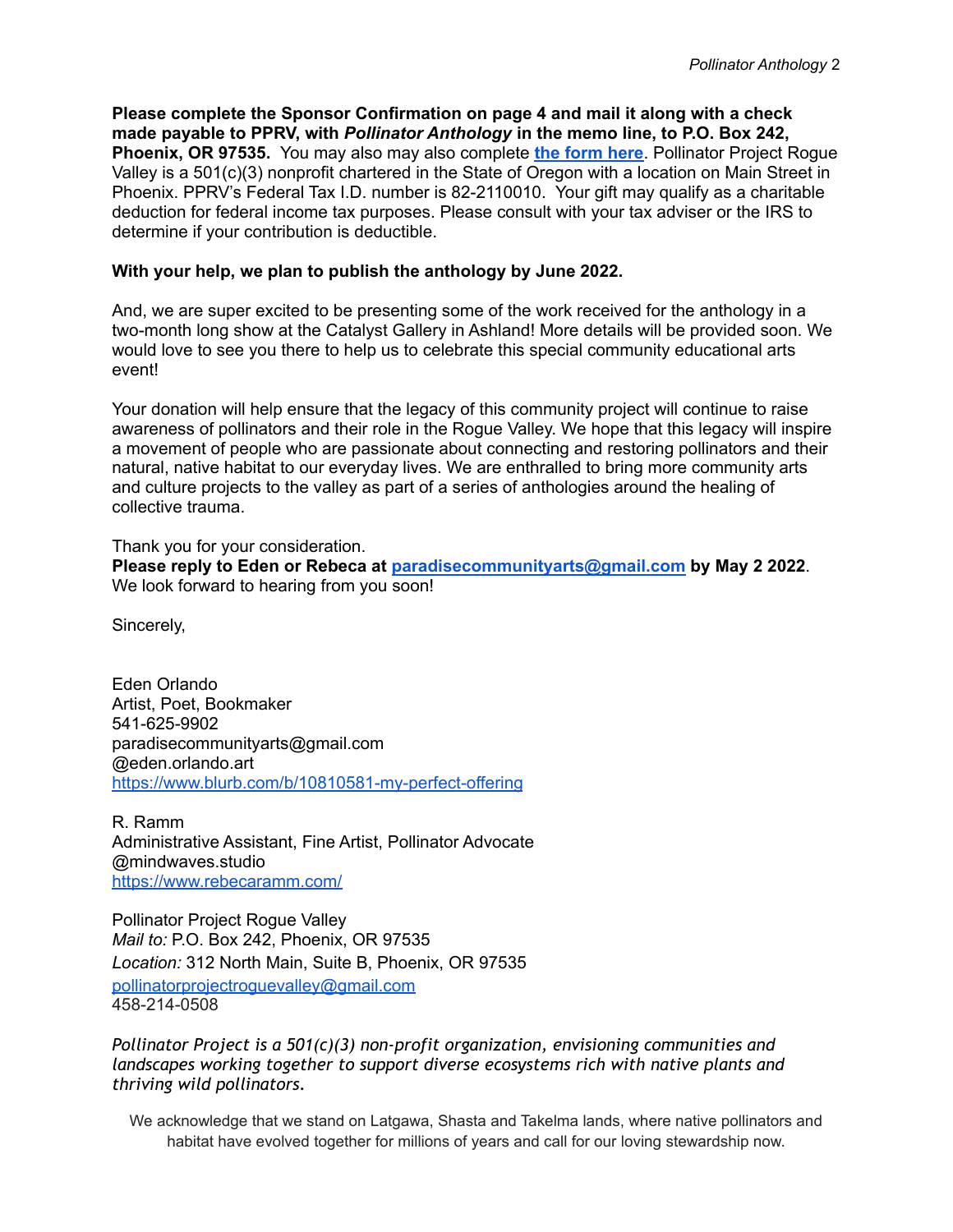## PREVIOUS ANTHOLOGIES:

This creative arts anthology is one in a series of anthologies honoring important topics in the Rogue Valley by Eden Orlando. *Pollinator Anthology* is the second anthology in this series. *Oregon Wildfires Anthology*, the first anthology in this series, focused on the Almeda Fires of September 2020. This anthology was published and edited by Eden Orlando in August 2021, and featured the work of 23 local writers and artists. Hard copies were provided free to the public, and can be viewed for free online. Both contributors and community members alike attended an outdoor event to share, grieve, and honor each other to help process this traumatic experience in a safe, cathartic space. For a full page preview, you can search the web or type in the link: <https://www.blurb.com/b/10821668-oregon-wildfires-anthology>